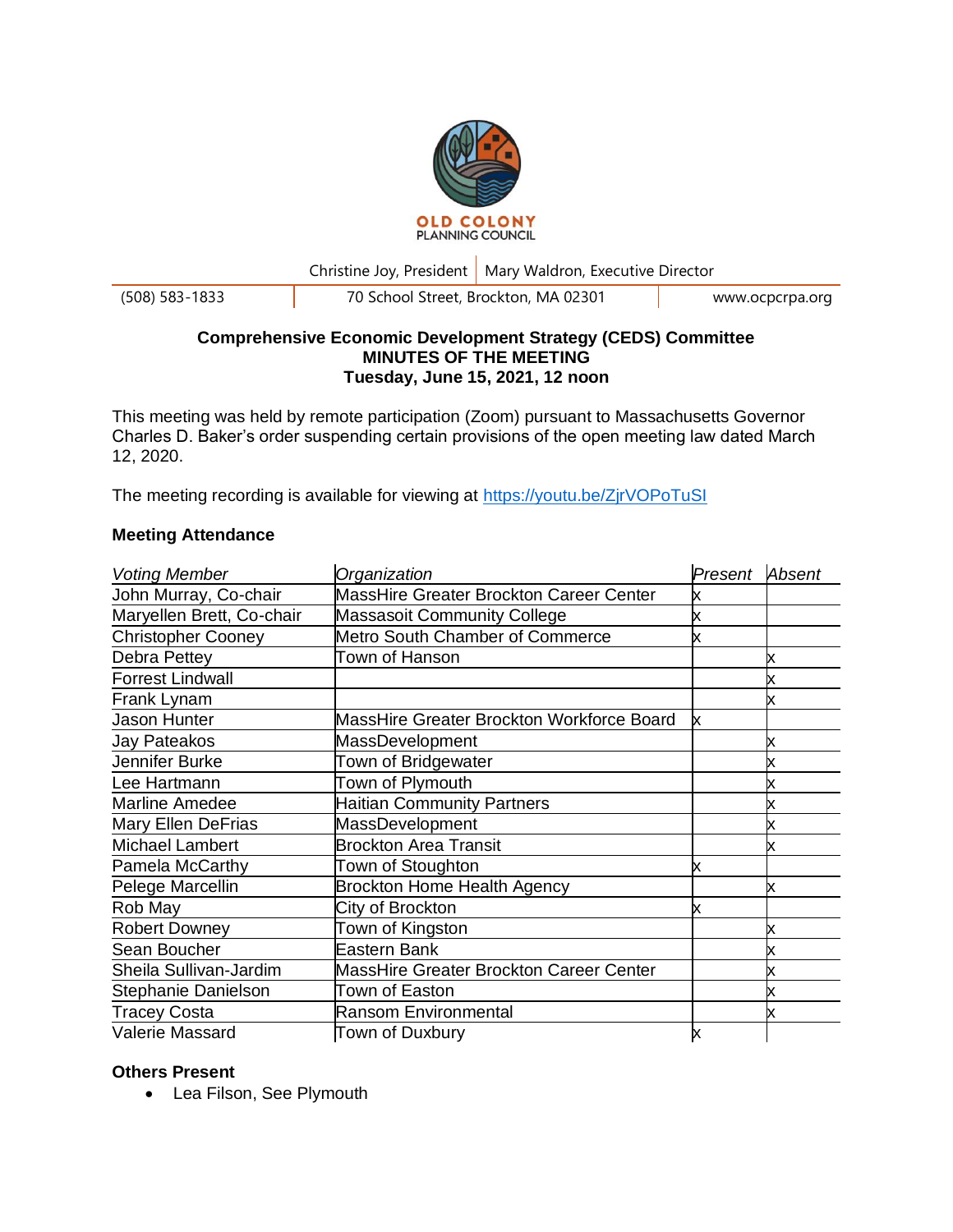• Joseph Mech, Brockton Area Transit Authority

#### **OCPC Staff Present**

- Joanne Zygmunt, Senior Economic Development and Environmental Planner
- Dottie Fulginiti, Economic Recovery Planner
- Mary Waldron, Executive Director
- Laurie Muncy, Director of Planning and Economic Development
- Shawn Bailey, Senior Transportation Planner

#### **Minutes**

Co-chair Maryellen Brett opened the meeting at about 12 noon, welcomed everyone, and read the accessibility statement. Roll call was taken. Seven voting members were present, two guests, and five OCPC staff.

A motion was made (Rob May) and seconded (McCarthy) to accept the minutes from the meeting on April 20, 2021. The motion carried without dissent.

The Committee then discussed draft Terms of Reference for the Committee. Zygmunt reviewed progress on the draft and confirmed that every regional planning agency runs their committees differently. The only commonality was that each committee was a mix of public, private, and nonprofit sector representatives.

Article I of the Terms was agreed as complete. Article II was discussed. It was agreed that keeping the language in the Terms flexible was important in promoting participation. The language in Article II was accepted. Article III, quorum was discussed next. It was agreed that quorum should be simple majority. Article IV was agreed as complete. Article V, "Clerk" was agreed to be changed to "CEDS Program Manager." Articles VI and VII were agreed as complete. The final draft of the Terms will be presented at the next meeting for review and committee vote. If accepted, the Terms will be presented for information to the Economic Development District Governing Board, which is the OCPC Governing Council.

Fulginiti then provided the committee with an update on the July housing and economic development webinar. Peter Foreman, Judy Barrett, and Fulginiti were agreed as speakers for the webinar. The event would be a panel followed by discussion and question and answers. Massard suggested it would be helpful to hear about what municipalities in the Old Colony region need with respect to funding and whether there may be opportunities for collaboration. Brett suggested that panelists cover challenges municipalities are facing and try to provide some advice on overcoming those challenges. McCarthy suggested including discussion about how to help first-time homebuyers since not all municipalities have such programs.

The committee discussed topics for the September webinar. Members expressed interest in marketing municipalities as open for business, workforce development, and the nexus between economic development and climate change. It was agreed that the topic for September would be workforce development since getting people back to work was considered an urgent priority, and that a panel format would be best to include a variety of perspectives on the topic.

Fulginiti updated the committee on grant opportunities, of which there are not many new ones at this time. U.S. Chamber of Commerce is a great resource. Fulginiti also updated the committee on OCPC's project helping four municipalities set up cellphone app-based local business